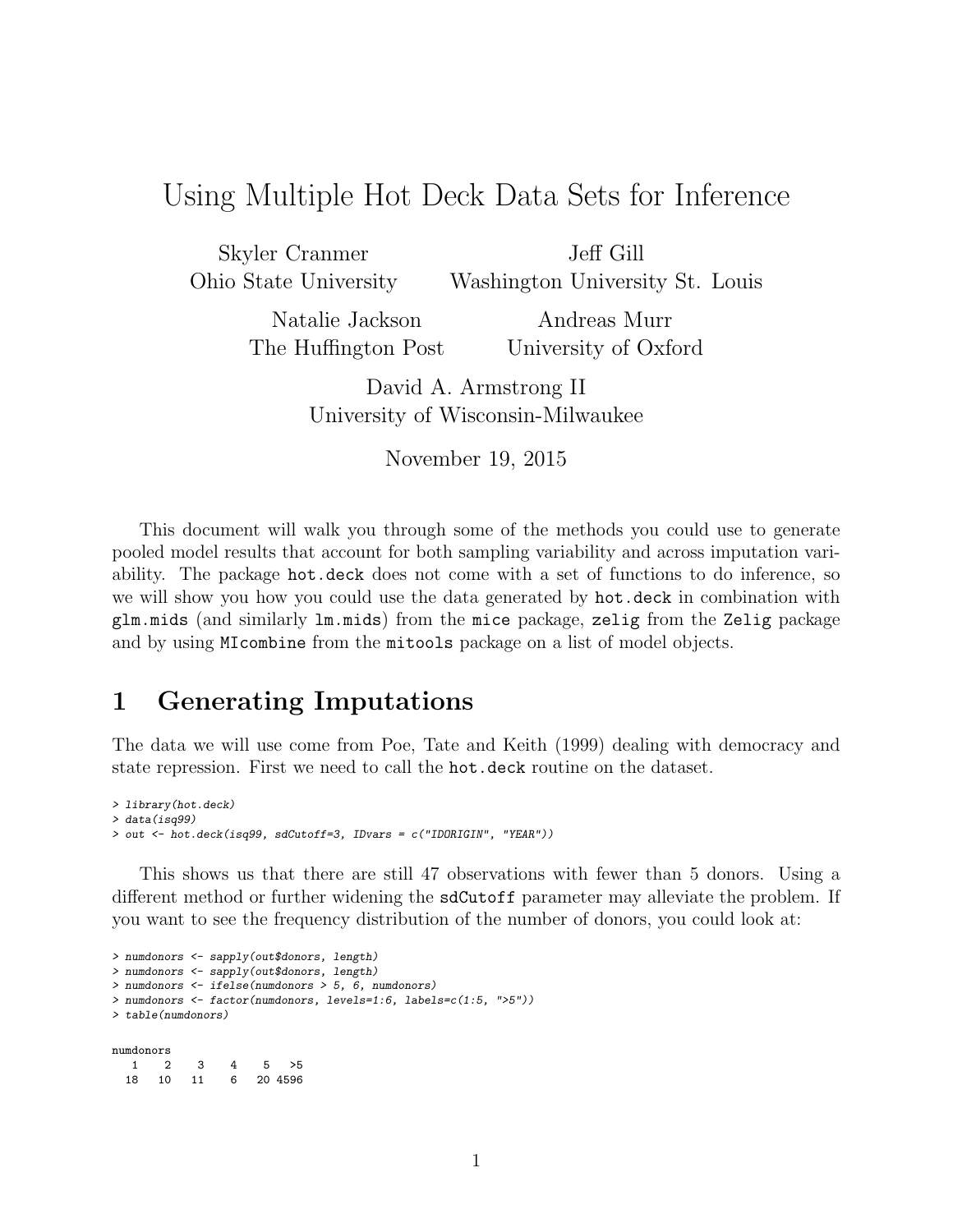Before running a model, three variables have to be created from those existing. Generally, if variables are deterministic functions of other variables (e.g., transformations, lags, etc...) it is advisable to impute the constituent variables of the calculations and then do the calculations after the fact. Here, we need to lag the AI variable and create percentage change variables for both population and per-capita GNP. First, to create the lag of AI, PCGNP and LPOP. To do this, we will make a little function.

```
> tscslag <- function(dat, x, id, time){
+ obs <- apply(dat[, c(id, time)], 1, paste, collapse=".")
+ tm1 \leftarrow dat[[time]] - 1+ lagobs <- apply(cbind(dat[[id]], tm1), 1, paste, collapse=".")<br>+ lagx <- dat[match(lagobs, obs), x]
          lagx <- dat[match(lagobs, obs), x]
+ }
> for(i in 1:length(out$data)){
      out$data[[i]]$lagAI <- tscslag(out$data[[i]], "AI", "IDORIGIN", "YEAR")
      + out$data[[i]]$lagPCGNP <- tscslag(out$data[[i]], "PCGNP", "IDORIGIN", "YEAR")
+ out$data[[i]]$lagLPOP <- tscslag(out$data[[i]], "LPOP", "IDORIGIN", "YEAR")
+ }
```
Now, we can use the lagged values of PCGNP and LPOP, to create percentage change variables:

```
> for(i in 1:length(out$data)){
     + out$data[[i]]$pctchgPCGNP <- with(out$data[[i]], c(PCGNP-lagPCGNP)/lagPCGNP)
+ out$data[[i]]$pctchgLPOP <- with(out$data[[i]], c(LPOP-lagLPOP)/lagLPOP)
+ }
```
## 2 Running Models on Multiple Hot Decking Result

### 2.1 Using Zelig

In version ≥ 5.0 of Zelig, the output from hot.deck will have to be converted into a format that looks like Amelia's. You can do this as follows:

#### > out <- hd2amelia(out)

Then, with the output in the appropriate format, we can use Zelig to do the modeling.

```
> library(Zelig)
> z <- zelig(AI ~ lagAI + pctchgPCGNP + PCGNP + pctchgLPOP + LPOP + MIL2 + LEFT +
     + BRIT + POLRT + CWARCOW + IWARCOW2, data=out, model="normal", cite=FALSE)
> summary(z)
Model: Combined Imputations
             Estimate Std.Error z value Pr(>|z|)
(Intercept) 5.383e-01 1.313e-01 4.10080 4.117e-05 ***
lagAI 4.557e-01 1.865e-02 24.43109 0.000e+00 ***
pctchgPCGNP 5.863e-03 6.297e-03 0.93102 3.518e-01
           -2.117e-05 3.157e-06 -6.70731 1.982e-11 ***
pctchgLPOP 1.147e-01 2.133e+00 0.05377 9.571e-01<br>LPOP 7.506e-02 8.997e-03 8.34314 0.000e+00
           LPOP 7.506e-02 8.997e-03 8.34314 0.000e+00 ***
MIL2 1.064e-01 4.820e-02 2.20725 2.730e-02
LEFT -1.407e-01 5.288e-02 -2.66131 7.784e-03
BRIT -1.248e-01 3.700e-02 -3.37393 7.410e-04 **
POLRT -7.196e-02 9.603e-03 -7.49344 6.706e-14 ***
            6.305e-01 6.052e-02 10.41649 0.000e+00 ***
IWARCOW2 1.930e-01 5.554e-02 3.47513 5.106e-04 **
```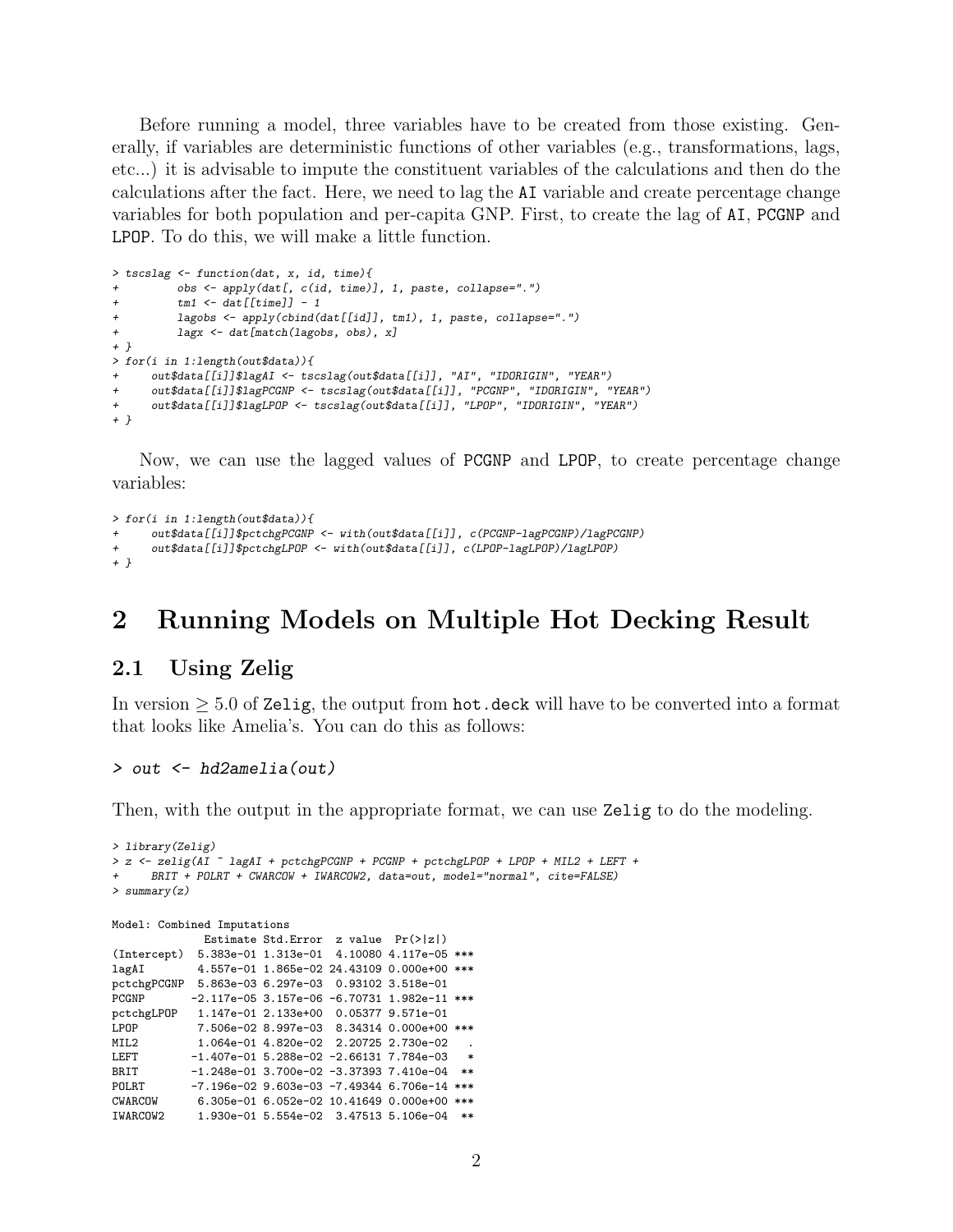Signif. codes: '\*\*\*' 0.001 '\*\*' 0.01 '\*' 0.05 '.' 0.1 ' ' 1 For results from individual imputed datasets, use summary(x, subset = i:j)

Next step: Use 'setx' method

---

Note that the summary indicates that the results have been combined across 5 multiply imputed datasets.

### 2.2 Using MIcombine

You can use the MIcombine command from the mitools package to generate inferences, too. Here, you have to produce a list of model estimates and the function will combine across the different results.

```
> # initialize list
> results <- list()
> # loop over imputed datasets
> for(i in 1:length(out$imputations)){
     results[[ij]] \leftarrow lm(AI \sim lagAI + pctchgPGNP + PCGNP + pctchgLPOP + LPOP + MIL2 + LEFT ++ BRIT + POLRT + CWARCOW + IWARCOW2, data=out$imputations[[i]])
+ }
> library(mitools)
> summary(MIcombine(results))
Multiple imputation results:
     MIcombine.default(results)
                results se (lower upper) missInfo
(Intercept) 5.383423e-01 1.312774e-01 2.808194e-01 7.958653e-01 5 %
lagAI 4.557112e-01 1.865292e-02 4.183012e-01 4.931212e-01 30 %
pctchgPCGNP 5.863086e-03 6.297460e-03 -9.242674e-03 2.096885e-02 83 %
PCGNP -2.117354e-05 3.156786e-06 -2.746353e-05 -1.488354e-05 25 %
pctchgLPOP 1.147025e-01 2.133266e+00 -5.293916e+00 5.523321e+00 90 %
LPOP 7.506090e-02 8.996719e-03 5.723913e-02 9.288267e-02 20 %
MIL2 1.063827e-01 4.819685e-02 4.205250e-03 2.085602e-01 55 %
LEFT -1.407167e-01 5.287501e-02 -2.494111e-01 -3.202233e-02 43 %
BRIT -1.248292e-01 3.699810e-02 -1.998190e-01 -4.983930e-02 36 %
POLRT -7.196185e-02 9.603319e-03 -9.127034e-02 -5.265337e-02 32 %
CWARCOW 6.304523e-01 6.052444e-02 5.081782e-01 7.527264e-01 35 %
           1.929974e-01 5.553675e-02 8.321765e-02 3.027771e-01 18 %
```
### 2.3 Using mids

The final method for combining results is to convert the data object returned by the hot.deck function to an object of class mids. This can be done with the datalist2mids function from the miceadds package.

```
> library(miceadds)
> out.mids <- datalist2mids(out$imputations)
----
.....
> s <- summary(pool(lm.mids(AI ~ lagAI + pctchgPCGNP + PCGNP + pctchgLPOP + LPOP + MIL2 + LEFT +
+ BRIT + POLRT + CWARCOW + IWARCOW2, data=out.mids)))
> round(s, 4)
```